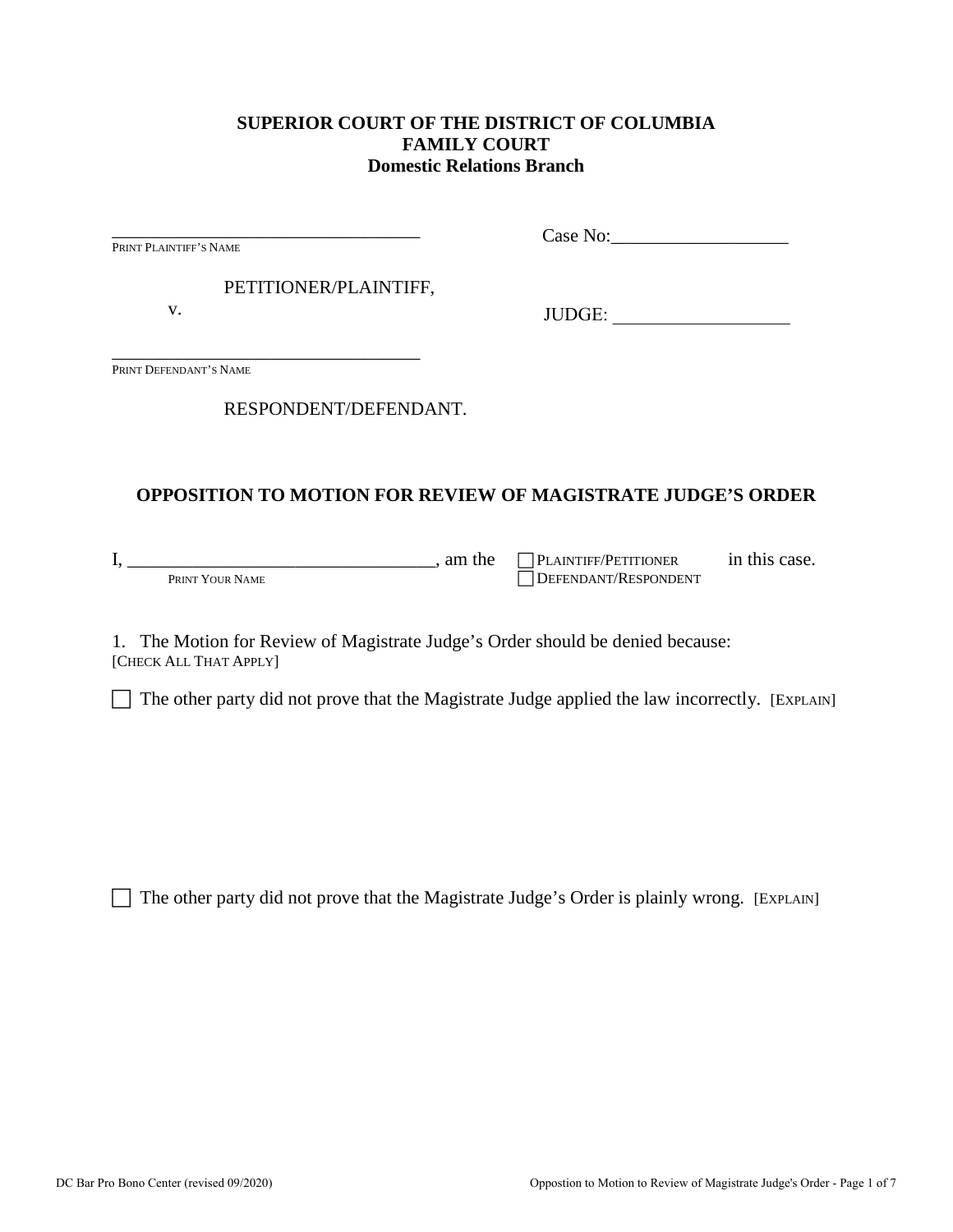$\Box$  The other party did not prove that the Magistrate Judge's Order is not supported by the evidence. [EXPLAIN]

 $\Box$  The other party did not prove that the Magistrate Judge's Order is an abuse of the Court's discretion. [EXPLAIN]

# **Request for Relief**

**I RESPECTFULLY REQUEST that t**he Court deny the Motion for Review of Magistrate Judge's Order in this case.

### **I ALSO REQUEST that the Court award any other relief it considers fair and proper.**

| ×, |  |  |  |
|----|--|--|--|
|    |  |  |  |
|    |  |  |  |
|    |  |  |  |
|    |  |  |  |

I Do request an oral hearing in front of the judge on this motion. DO NOT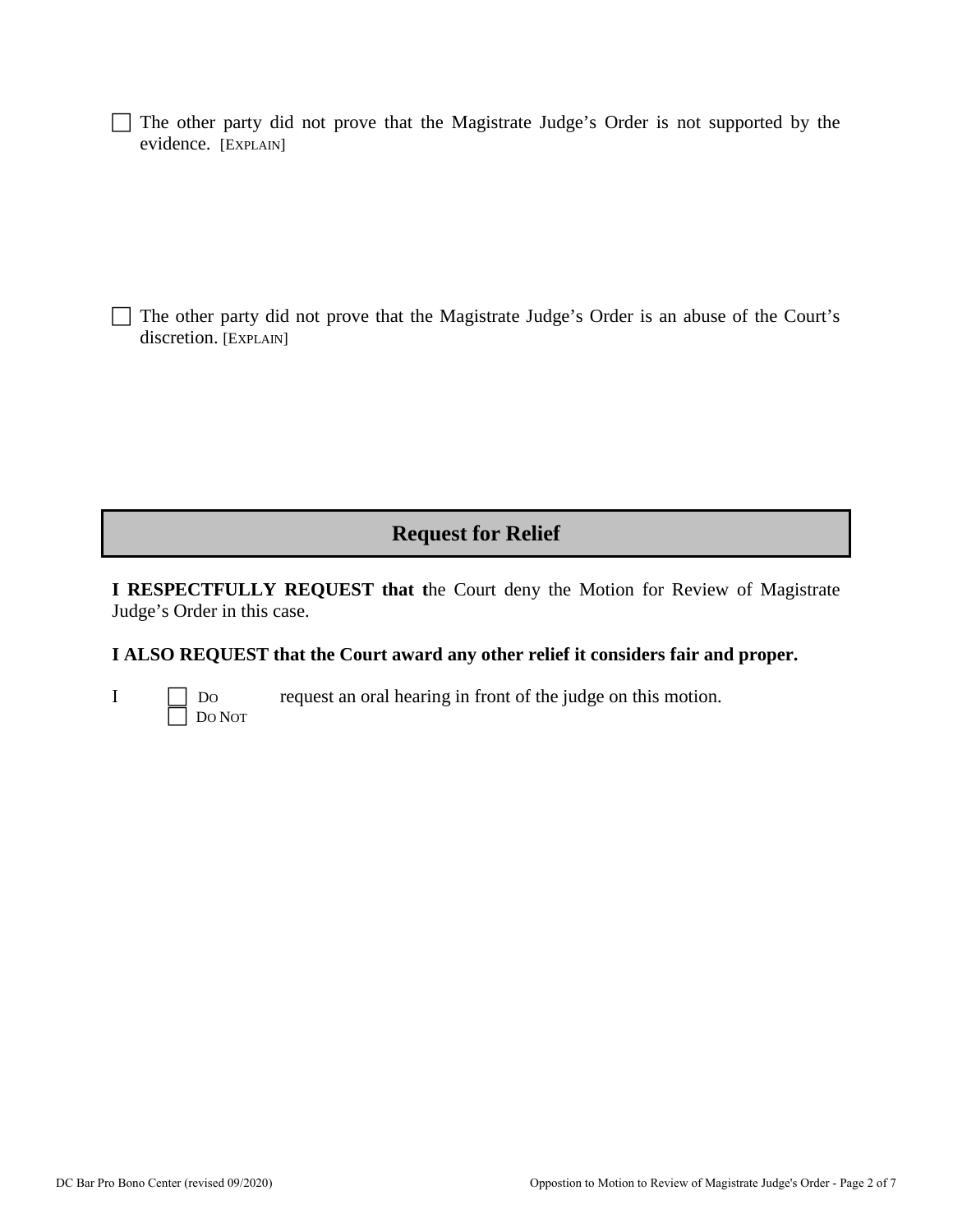I declare under penalty of perjury that the foregoing is true and correct*.* 

*If this document is to be signed outside the geographic boundaries of the United States, Puerto Rico, the United States Virgin Islands, and any territory or insular possession subject to the jurisdiction of the United States, additional requirements must be met prior to signing. See Super. Ct. Dom. Rel. R. 2(c)(1)(B).*

| SIGN YOUR NAME. Add slashes to either side /like this/ to sign electonically. | <b>DATE</b>          |
|-------------------------------------------------------------------------------|----------------------|
| PRINT YOUR NAME                                                               | <b>PHONE NUMBER</b>  |
| <b>HOME ADDRESS 1</b>                                                         | <b>EMAIL ADDRESS</b> |
| <b>HOME ADDRESS 2</b>                                                         |                      |
| SUBSTITUTE ADDRESS: CHECK BOX IF YOU<br>HAVE WRITTEN SOMEONE ELSE'S ADDRESS   |                      |

BECAUSE YOU FEAR HARASSMENT OR HARM.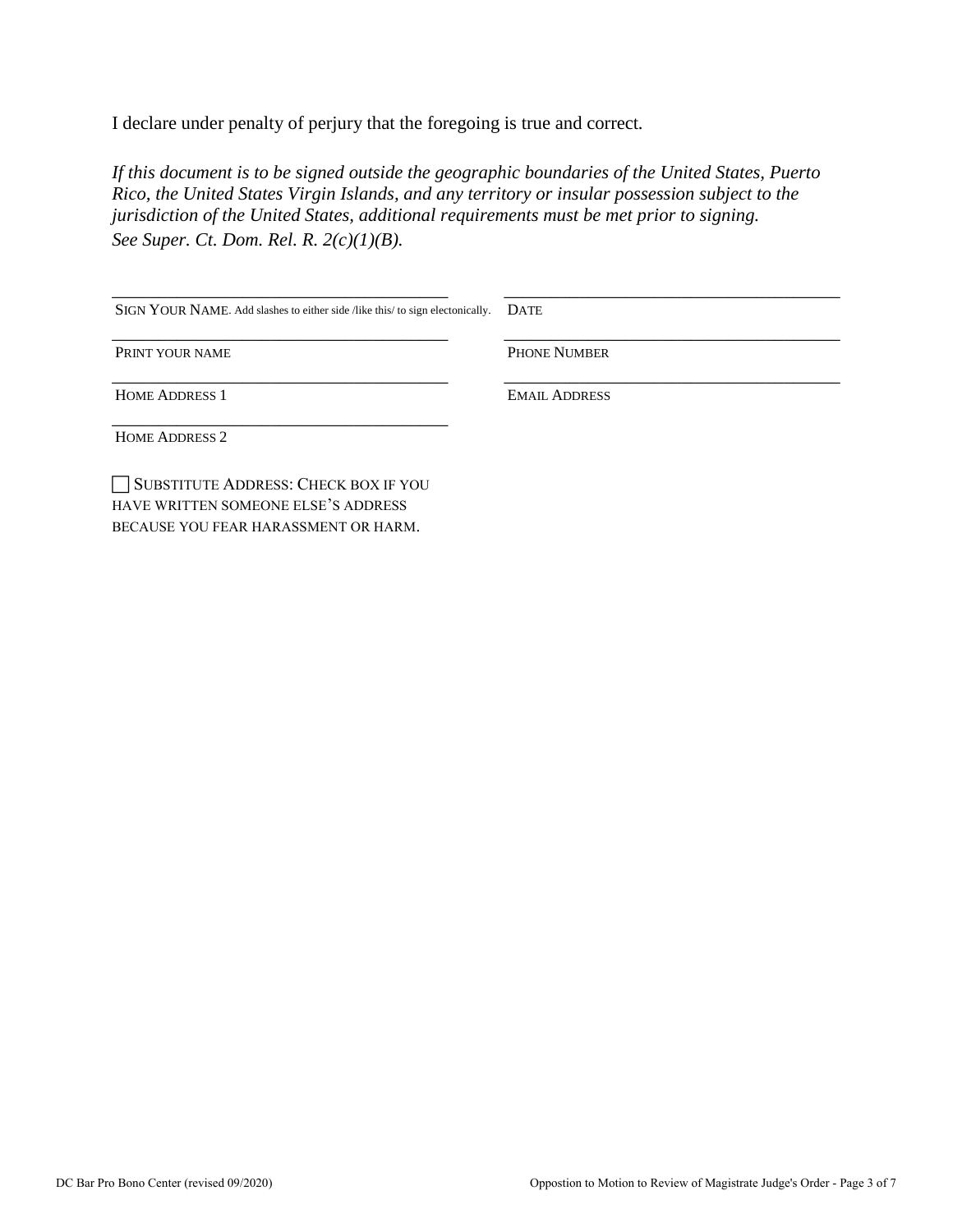#### **POINTS AND AUTHORITIES IN SUPPORT OF OPPOSITION TO MOTION**

In support of this Opposition to Motion, I refer to:

- 1. Super. Ct. Gen. Fam. R. D(e)(1), including Comment.
- 2. D.C. Code § 17-305(a).
- 3. Minor v. Robinson, 117 WLR 1749 (Super. Ct. 1988).
- 3. The record in this case.
- 4. The attached supporting document(s), *if any*.

[LIST ANY DOCUMENTS THAT YOU ARE ATTACHING]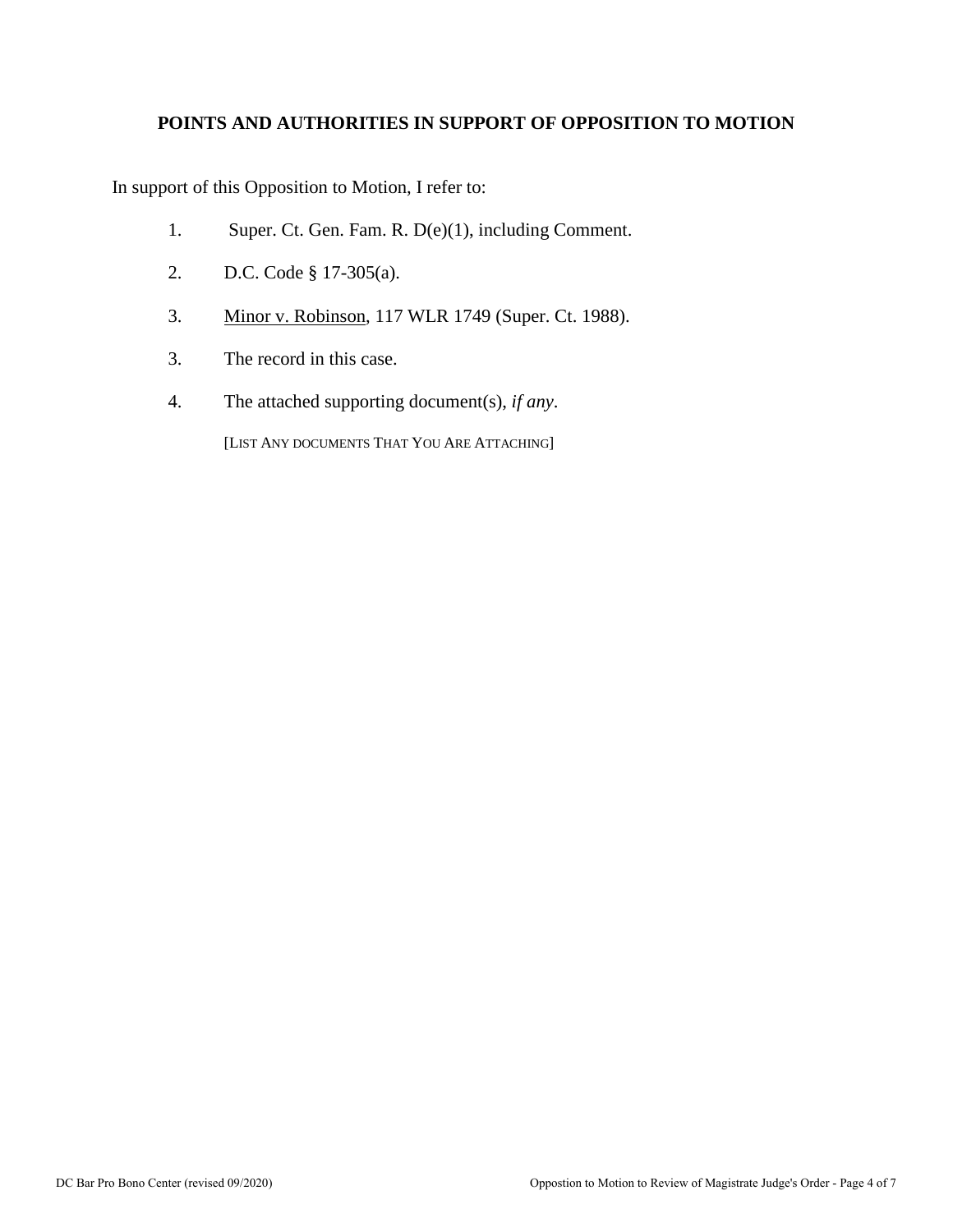#### **SUPERIOR COURT OF THE DISTRICT OF COLUMBIA FAMILY COURT Domestic Relations Branch**

PRINT PLAINTIFF'S NAME

\_\_\_\_\_\_\_\_\_\_ DRB \_\_\_\_\_\_\_\_\_\_

PLAINTIFF,

\_\_\_\_\_\_\_\_\_\_\_\_\_\_\_\_\_\_\_\_\_\_\_\_\_\_\_\_\_\_\_\_\_\_\_\_

\_\_\_\_\_\_\_\_\_\_\_\_\_\_\_\_\_\_\_\_\_\_\_\_\_\_\_\_\_\_\_\_\_\_\_\_

JUDGE: \_\_\_\_\_\_\_\_\_\_\_\_\_\_\_\_\_\_

v.

PRINT DEFENDANT'S NAME

DEFENDANT.

## **RULE 5 PROOF OF SERVICE FORM**

**IF YOU HAVE ALREADY SERVED THE OTHER PARTY WITH A COPY OF YOUR PAPERS**, YOU CAN FILL OUT AND FILE THIS **PROOF OF SERVICE FORM** AT THE SAME TIME THAT YOU FILE YOUR PAPERS.

**IF YOU HAVE NOT ALREADY SERVED THE OTHER PARTY WITH A COPY OF YOUR PAPERS**, YOU MUST FILL OUT AND FILE THIS **PROOF OF SERVICE FORM** AFTER YOU SERVE THE OTHER PARTY.

**IF THE OTHER PARTY HAS A LAWYER IN THIS CASE, YOU MUST SERVE A COPY OF THE PAPERS TO THE LAWYER. IF THE OTHER PARTY DOES NOT HAVE A LAWYER, A COPY OF THE PAPERS SHOULD BE SERVED DIRECTLY TO THE OTHER PARTY.** 

| 1. I certify that on                                                                                      |                                      | $\blacksquare$ $\blacksquare$ I served copies of $\blacksquare$ | $\mathbf{to}$ :     |
|-----------------------------------------------------------------------------------------------------------|--------------------------------------|-----------------------------------------------------------------|---------------------|
| <b>DATE OF SERVICE</b>                                                                                    |                                      |                                                                 |                     |
|                                                                                                           |                                      | $NAME(S)$ OF PLEADING(S)                                        |                     |
| The other party, $\frac{1}{\sqrt{1-\frac{1}{2}}}\left\lfloor \frac{1}{2}\right\rfloor$                    | $\mathbf{or}$<br>NAME OF OTHER PARTY |                                                                 |                     |
| The other party's attorney, _______________________________, who represents ____________________________. | NAME OF ATTORNEY                     |                                                                 | NAME OF OTHER PARTY |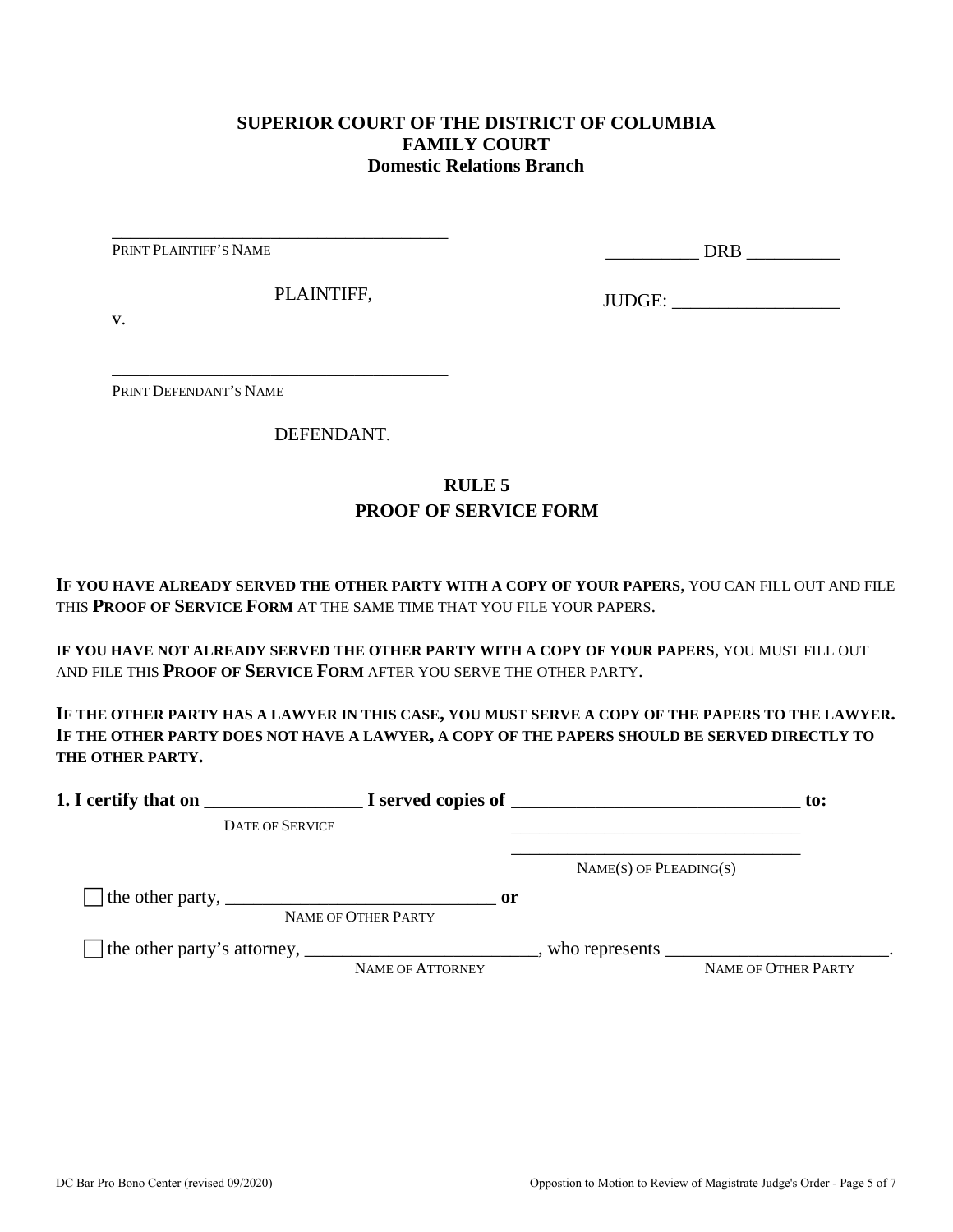#### **2. I delivered copies of the papers by:** [CHECK ONE]

**handing them to the other party**.

 **sending them to the other party by first class mail** to the other party's last known address: \_\_\_\_\_\_\_\_\_\_\_\_\_\_\_\_\_\_\_\_\_\_\_\_\_\_\_\_\_\_\_\_\_\_\_\_\_\_\_\_\_\_\_\_\_\_\_\_\_\_\_\_\_\_\_\_\_\_\_\_\_\_\_\_\_\_\_.

ADDRESS WHERE THE PAPERS WERE SENT **leaving them with a person of suitable age and discretion** who lived with the other party at: \_\_\_\_\_\_\_\_\_\_\_\_\_\_\_\_\_\_\_\_\_\_\_\_\_\_\_\_\_\_\_\_\_\_\_\_\_\_\_\_\_\_\_\_\_\_\_\_\_\_\_\_\_\_\_\_\_\_\_\_\_\_\_\_\_\_\_. ADDRESS OR DESCRIPTION OF PLACE WHERE PAPERS WERE SERVED This place is the other party's  $\Box$  TEMPORARY RESIDENCE. PERMANENT RESIDENCE. OTHER: \_\_\_\_\_\_\_\_\_\_\_\_\_\_\_\_\_\_\_\_\_\_\_\_\_\_\_\_\_\_\_\_\_. SPECIFY OTHER TYPE OF RESIDENCE I state the following about the person I gave the papers to (PROVIDE AS MANY DETAILS AS POSSIBLE): Their name: Their approximate age: \_\_\_\_\_\_\_\_\_\_\_\_\_\_\_\_. Their relationship to the other party is: □ Spouse/partner Family member (specify): \_\_\_\_\_\_\_\_\_\_\_\_\_\_\_\_\_\_\_\_\_\_\_\_\_\_  $\Box$  Roommate  $\Box$  Other: **leaving them at the other party's attorney's office** with the attorney, a clerk or other person in charge: \_\_\_\_\_\_\_\_\_\_\_\_\_\_\_\_\_\_\_\_\_\_\_\_\_\_\_\_\_\_\_\_\_\_\_\_\_\_\_\_\_\_\_\_\_\_\_\_\_\_\_\_\_\_\_\_\_\_\_\_\_\_\_\_ PRINT NAME OF PERSON SERVED WITH PAPERS \_\_\_\_\_\_\_\_\_\_\_\_\_\_\_\_\_\_\_\_\_ TITLE OF PERSON SERVED \_\_\_\_\_\_\_\_\_\_\_\_\_\_\_\_\_\_\_\_\_\_\_\_\_\_\_\_\_\_\_\_\_\_\_\_\_\_\_\_\_\_\_\_\_\_\_\_\_\_\_\_\_\_\_\_\_\_\_\_\_\_\_\_ STREET ADDRESS CITY, STATE AND ZIP CODE **sending them electronically** through CaseFileXpress or some other electronic way agreed to by the other party in writing: \_\_\_\_\_\_\_\_\_\_\_\_\_\_\_\_\_\_\_\_\_\_\_\_\_\_\_\_\_\_\_\_\_\_\_\_\_\_\_\_\_\_\_\_\_\_\_\_\_\_\_\_\_\_\_\_\_\_\_\_\_\_\_\_ EMAIL ADDRESS OF OTHER PARTY (IF USED) \_\_\_\_\_\_\_\_\_\_\_\_\_\_\_\_\_\_\_\_\_\_\_\_\_\_\_\_\_\_\_\_\_\_\_\_\_\_\_\_\_\_\_\_\_\_\_\_\_\_\_\_\_\_\_\_\_\_\_\_\_\_\_\_ ELECTRONIC MEANS USED (FOR EXAMPLE: EMAIL, CASEFILEXPRESS) **some other way** agreed to by the other party in writing:

\_\_\_\_\_\_\_\_\_\_\_\_\_\_\_\_\_\_\_\_\_\_\_\_\_\_\_\_\_\_\_\_\_\_\_\_\_\_\_\_\_\_\_\_\_\_\_\_\_\_\_\_\_\_\_\_\_\_\_\_\_\_\_\_\_\_\_\_\_ SPECIFY HOW SERVICE WAS COMPLETED